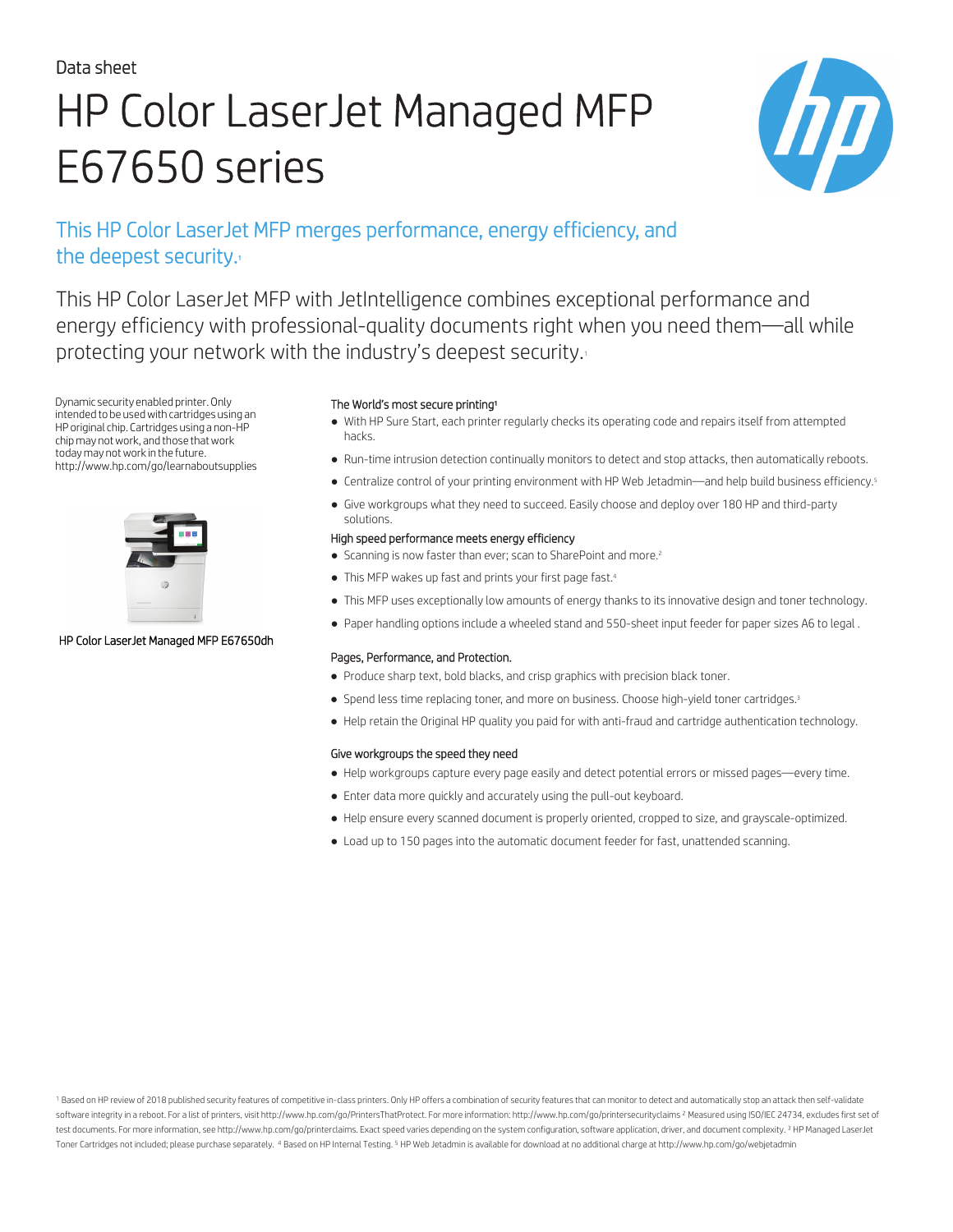## Product walkaround

- 1. Hardware Integration Pocket<sup>1</sup>
- 2. Easy-access USB port<sup>2</sup>
- 3. 500-sheet output bin
- 4. Cartridge door release button
- 5. HP High-Performance Secure Hard Disk
- 6. Built-in automatic two-sided printing
- 7. 550-sheet tray 2 supports media sizes up to 8.5 x 14 inches (216 x 356 mm)
- 8. 150-sheet ADF with single-pass, two-sided scanning
- 9. 8.0-inch (20.3 cm) icon-based color touchscreen
- 10. Right door (access to paper path)
- 11. 100-sheet multipurpose tray 1 supports media sizes up to 8.5 x 14 inches (216 x 356 mm)
- 12. Front door (access to toner cartridges)
- 13. Slot for cable-type security lock
- 14. Built-in Gigabit Ethernet port
- 15. Hi-Speed USB 2.0 printing port
- 16. USB port for connecting external USB devices





| Model<br>HP Color LaserJet Managed MFP E67650dh<br>Product number<br>3GY31A<br><b>Functions</b><br>Print, copy, scan, optional fax<br>Print speeds (black and color) <sup>3</sup><br>Letter/A4: Up to 50/47 pages per minute (ppm)<br>A5 landscape: Up to 74 ppm<br>Scan speeds (black and color) <sup>4</sup><br>Simplex: Up to 75/69 ppm (letter/A4) |  |
|--------------------------------------------------------------------------------------------------------------------------------------------------------------------------------------------------------------------------------------------------------------------------------------------------------------------------------------------------------|--|
|                                                                                                                                                                                                                                                                                                                                                        |  |
|                                                                                                                                                                                                                                                                                                                                                        |  |
|                                                                                                                                                                                                                                                                                                                                                        |  |
|                                                                                                                                                                                                                                                                                                                                                        |  |
| Duplex: Up to 120/111 images per minute (ipm) (letter/A4)                                                                                                                                                                                                                                                                                              |  |
| From ready: As fast as 6.4/6.5 seconds (letter/A4)<br>First page out (black and color)<br>From sleep: 6 As fast as 8.9/9.0 seconds (letter/A4)                                                                                                                                                                                                         |  |
| 100-sheet multipurpose tray, 550-sheet tray 2<br>$\sqrt{ }$                                                                                                                                                                                                                                                                                            |  |
| See Paper-handling accessories table below for details<br>Optional paper-handling accessories <sup>7</sup>                                                                                                                                                                                                                                             |  |
| Input capacity (standard/maximum <sup>8</sup> )<br>Up to 650/3,200 pages                                                                                                                                                                                                                                                                               |  |
| Managed Cartridge yields <sup>9</sup><br>Black: ~32,200 pages; Color: ~28,000 pages                                                                                                                                                                                                                                                                    |  |
| Recommended Monthly Page Volume (RMPV) <sup>10</sup><br>3,000 to 24,000 pages                                                                                                                                                                                                                                                                          |  |
| Recommended Monthly Scan Volume (RMSV) <sup>11</sup><br>14,000 to 24,000 pages                                                                                                                                                                                                                                                                         |  |
| Wireless direct <sup>12</sup> /NFC touch-to-print <sup>13</sup> /BLE <sup>14</sup><br>Optional                                                                                                                                                                                                                                                         |  |
| Optional<br>Wireless networking <sup>15</sup>                                                                                                                                                                                                                                                                                                          |  |

<sup>1</sup> Solutions deployed through the Hardware Integration Pocket (HIP) may require additional purchase. <sup>2</sup> An administrator must enable the easy-access USB port before use. <sup>3</sup> Measured using ISO/IEC 24734; excludes first s speed varies depending on the system configuration, software application, driver, and document complexity. Learn more at hp.com/go/printerclaims.<sup>6</sup> Measured after 15 minutes in sleep. Exact speed varies depending on the system configuration, software application, driver, document complexity, and time in sleep. <sup>7</sup>The MFP comes standard with the 100-sheet multipurpose tray 1 and 550-sheet tray 2. Add up to two additional 550-sheet paper feeders; or add one of the other accessories (1x550-sheet paper feeder with stand and cabinet, 3x550-sheet paper feeder and stand, or 1x550 and 2,000-sheet HCI feeder and stand). All optional accessories support media up to 8.5 x 14 inches (216 x 356 mm). <sup>8</sup> Purchase of optional paper trays required to reach maximum input capacity <sup>9</sup> Average black declared yields based on ISO/IEC 19752 and continuous printing. Average color composite (C/ declared yields based on ISO/IEC 19798 and continuous printing. Actual yields vary considerably based on images printed and other factors. For details see hp.com/go/learnaboutsupplies. HP Managed Cartridges are not include in printer purchase; purchase separately. <sup>10</sup> Recommended Monthly Page Volume: HP recommends that the number of printed pages per month be within the stated range for optimum device performance, based on factors including supplies replacement intervals and device life over an extended warranty period. <sup>11</sup> HP recommends that the number of scanned pages per month be within the stated range foroptimum device performance, based on<br>fa selected, you cannot also select the HP Jet[direct 3100w BLE/NFC/Wi](http://hp.com/go/printerclaims)reless Accessory (3JN69A) or HP Jetdirect 2900nw Print Server (J8031A). Mobile device needs to be connected directly to the signal of a wireless direct supported MFP or printer prior to printing. Depending on mobile device, an app or driver may also be required. For details, see hp.com/go/mobileprinting. <sup>13</sup> Touch-to-print can be added by purchasing the optional HP Jetdi 3000w NFC/Wireless Direct Accessory. Mobile device must support Near Field Communication (NFC)-enabled printing. For more in[formation, see hp.com/go](http://hp.com/go/printerclaims)/businessmobileprinting. <sup>14</sup> Bluetooth® Low Energy is optional on the<br>HP 2900nw Print Server (J8031A). If selected, you cannot also select the HP Jetdirect 3100w BLE/NFC/Wireless Accessory (3JN69A) or HP Jetdirect 3000w NFC/Wireless Accesso[ry \(J8030A\). Wireless performa](http://hp.com/go/learnaboutsupplies)nce is dependent on physical environment and distance from access point, and may be limited during active VPN connections.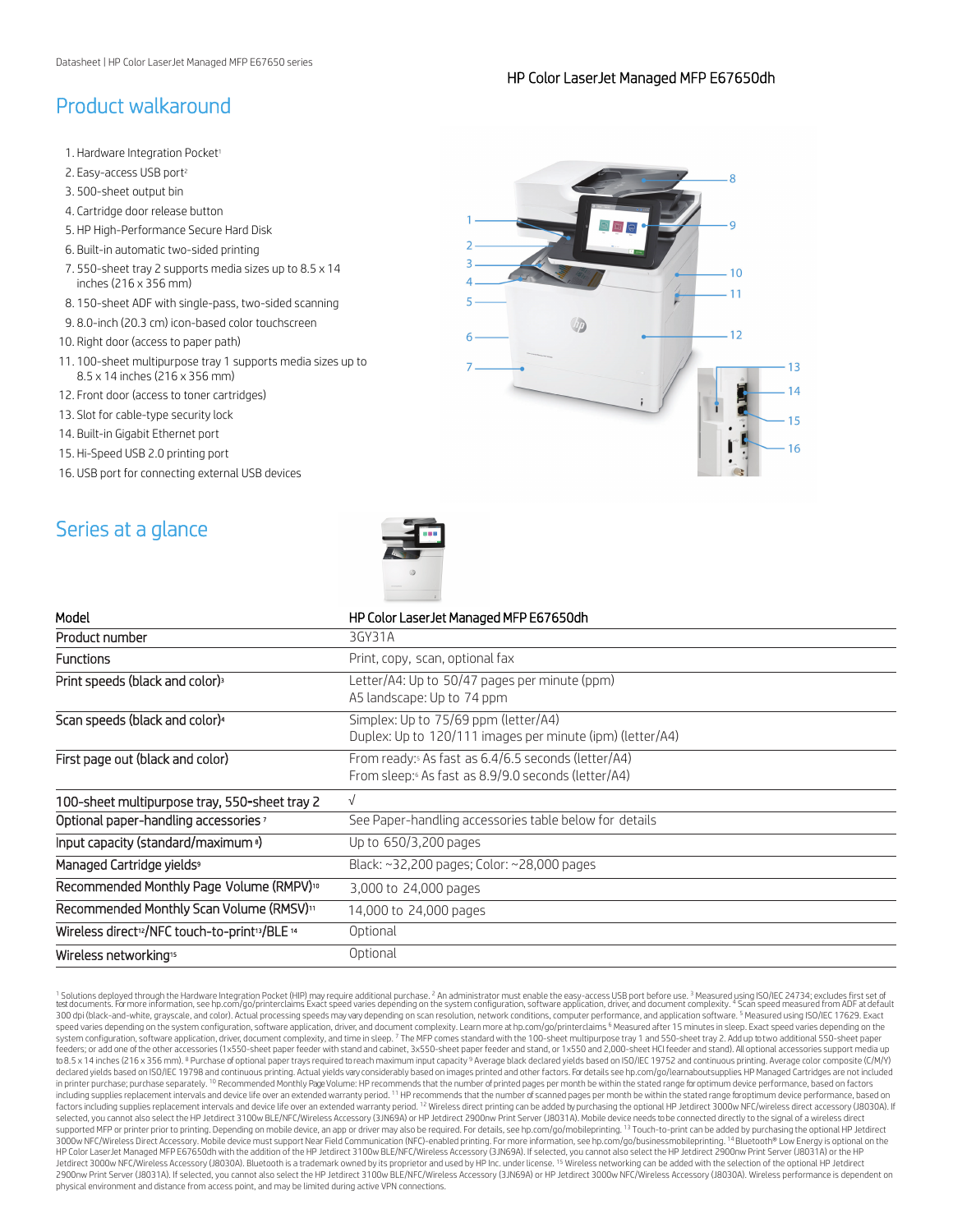### HP Services

Downtime can have serious consequences, so HP provides support beyond the standard warranty. You benefit from reduced risk, maximized uptime, predictable service delivery and no unbudgeted repair costs. HP Care Pack Services provide a comprehensive suite of protection services designed to keep HP hardware and software up and running so employees can stay productive.

## Top features

Only HP enterprise printers repair themselves from attacks in real time while offering outstanding manageability. Automatically monitor threats, detect intrusions, and validate operating software while centrally managing your fleet with ease.1,3

With speeds up to 50 pages per minute<sup>4</sup>, fast first page out and a variety of paper-handling options, you get confidence that your employees can speed through their tasks without interruption.

Help protect your printer using Original HP Toner cartridges with JetIntelligence.<sup>5</sup>

Accelerate workflow, improve accuracy, and easily connect people throughout your organization. Complete high-volume scan jobs fast—up to 120 ipm2—and avoid extra steps with a Flow MFP designed for maximum productivity.

For carepack availability visit: [hp.com/go/cpc](http://hp.com/go/cpc)













Accessories

| P1B09A        | HP Color LaserJet 550-sheet Paper Feeder                                                    |
|---------------|---------------------------------------------------------------------------------------------|
| P1B10A        | HP Color LaserJet 550-sheet Paper Feeder with Stand and Cabinet                             |
| P1B11A        | HP Color LaserJet 3x550-sheet Paper Feeder with Stand                                       |
| P1B12A        | HP Color LaserJet 1x550/2000-sheet Feeder and Stand                                         |
| <b>B5L28A</b> | HP Internal USB Ports                                                                       |
| <b>B5L31A</b> | HP Foreign Interface Harness                                                                |
| J8031A        | HP Jetdirect 2900nw Print Server                                                            |
| E5K48A        | HP 1 GB DDR3 x32 144-Pin 800 MHz SODIMM                                                     |
| E5K49A        | HP 2 GB DDR3x32 144-Pin 800 MHz SODIMM Accessory                                            |
| 2TD64A        | HP Accessibility Kit                                                                        |
| 2MU47A        | Accessibility Assistant                                                                     |
| J8030A        | HP Jetdirect 3000w NFC/Wireless Accessory                                                   |
| 3 IN69A       | HP JetDirect 3100w BLE/NFC/Wireless Accessory                                               |
| 2NR12A        | HP Removable Hard Drive Enclosure                                                           |
| 3D03A         | HP USB Universal Card Reader x                                                              |
| Y7C05A        | HP HIP2 Keystroke Reader                                                                    |
| <b>2EH31A</b> | HP MFP Analog 700 Fax Accessory                                                             |
| 40L32A        | HP Logic Reader                                                                             |
| Supplies      |                                                                                             |
| W9030MC       | HP Black Managed LaserJet Toner Cartridge (~32,200 pages)                                   |
| W9031MC       | HP Cyan Managed Laser Jet Toner Cartridge (~28,000 pages)                                   |
| W9032MC       | HP Yellow Managed LaserJet Toner Cartridge (~28,000 pages)                                  |
| W9033MC       | HP Magenta Managed LaserJet Toner Cartridge (~28,000 pages)                                 |
| Services      |                                                                                             |
| U9NY1E        | HP 3 year NBD Service w/Defective Media Retention for Color LaserJet Enterprise MFP Managed |
| U9NY4E        | HP 3 year 4 hour 9x5 Service w/DMR for Color LaserJet Enterprise MFP Managed                |
| U9N70PF       | HP 1 year Post Warranty NBD Service w/DMR for Color LaserJet Enterprise MFP Managed         |
|               |                                                                                             |

U9NZ2PE HP 1 year Post Warranty 4 hour 9x5 Service w/DMR for Color LaserJet Enterprise MFP Managed

<sup>1</sup> Based on HP review of 2018 published security features of competitive in-class printers. Only HP offers a combination of security features that can monitor to detect and automatically stop an attack then self-validate software integrity in a reboot. For a list of printers, visit http://www.hp.com/go/PrintersThatProtect. For more information: http://www.hp.com/go/printersecurityclaims <sup>2</sup> Scan speed measured from ADF at default 300 dpi (black-and-white, grayscale, and color). Actual processing speeds may vary depending on scan resolution, network conditions, computer performance, and application software. <sup>3</sup> Some features require additional purchase. A FutureSmart service pack update may be required to activate security features. Learn more at http://www.hp.com/go/printsecurity <sup>4</sup> Measured using ISO/IEC 24734, excludes first set of test documents. For more information, see http://www.hp.com/go/printerclaims. Exact speed varies depending on the system configuration, software application, driver, and document complexity. <sup>5</sup> HP Managed LaserJet Toner Cartridges not included; please purchase separately.